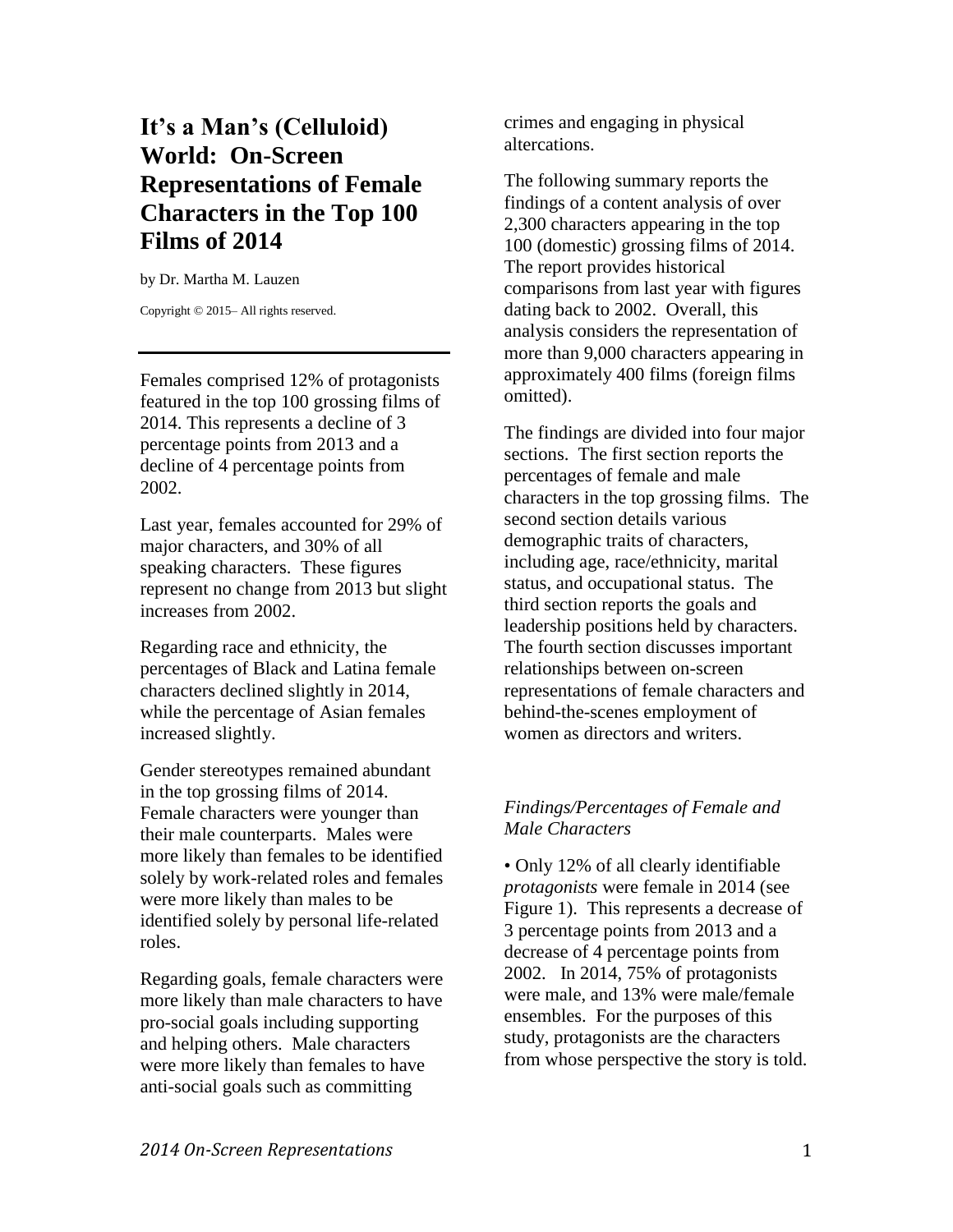## *Figure 1.*

*Historical Comparison of Percentages of Female Characters as Protagonists, Major Characters, and All Speaking Characters*



• Females comprised 29% of *major characters*. This represents no change from 2013, but is an increase of 2 percentage points from 2002. For the purposes of this study, major characters tend to appear in more than one scene and are instrumental to the action of the story.

• Females accounted for 30% of all *speaking characters* (includes major and minor characters) in 2014, even with the figure from 2013, but up 2 percentage points from 2002.

### *Findings/Demographic Characteristics*

• Female characters remain younger than their male counterparts. The majority of female characters were in their 20s (23%) and 30s (30%). The majority of male characters were in their 30s (27%) and 40s (28%).

• Males 40 and over accounted for 53% of all male characters. Females 40 and over comprised 30% of all female characters.

• Whereas the percentage of female characters declined dramatically from their 30s to their 40s (30% to 17%), the percentage of male characters increased slightly, from 27% in their 30s to 28% in their 40s.

• The percentage of male characters in their 50s (18%) is twice that of female characters in their 50s (9%).

• 74% of all female characters were White, 11% were Black, 4% were Latina, 4% were Asian, 3% were other worldly, and 4% were other. Moviegoers were almost as likely to see another-worldly female as they were to see a Latina or Asian female character (see Figure 2).

• 11% of all female characters were Black in 2014, down 3 percentage points from 2013 and down 4 percentage points from 2002.

• 4% of all female characters were Latina in 2014, down 1 percentage point from 2013, and even with the figure from 2002.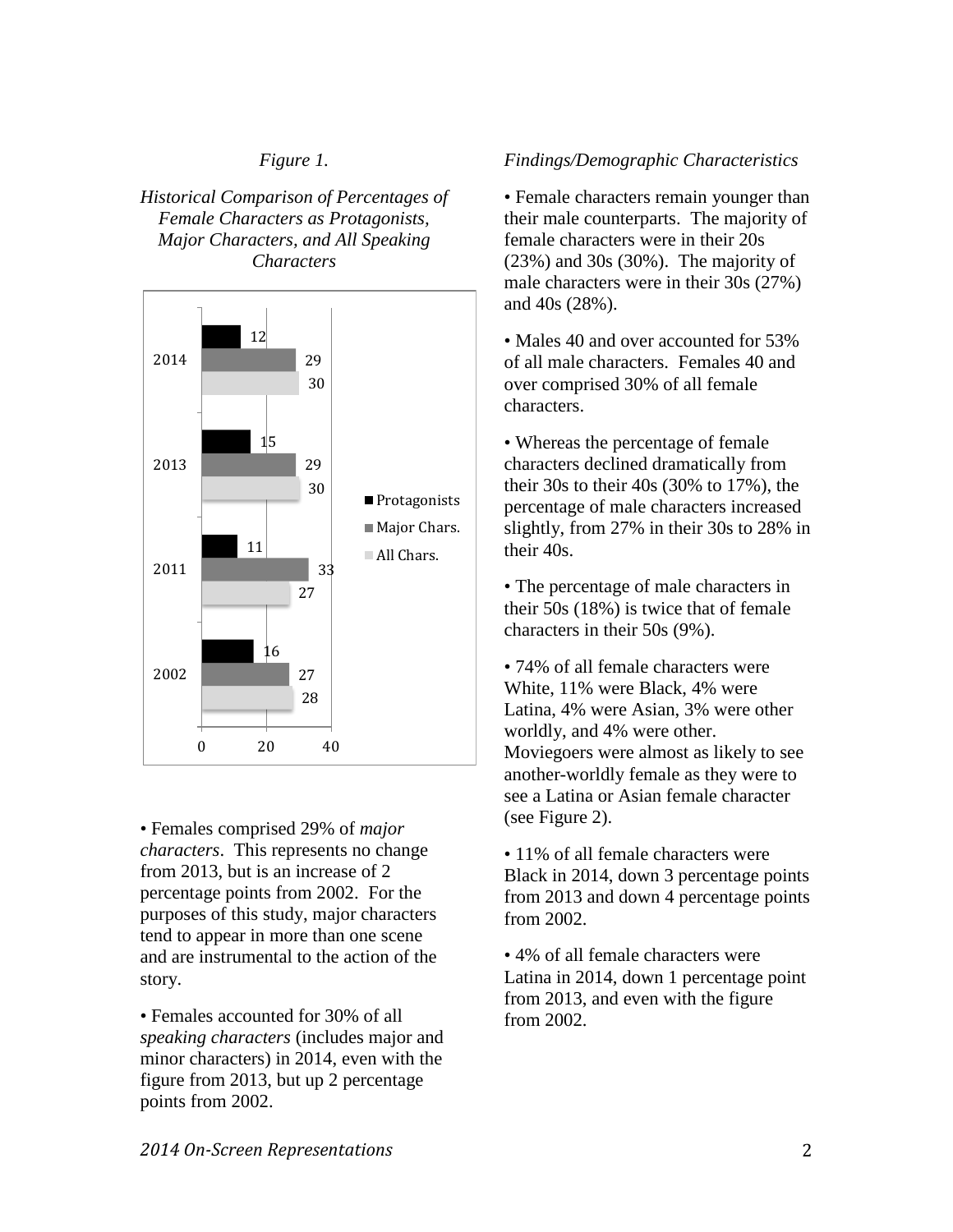#### *Figure 2.*





• 4% of all female characters were Asian in 2014, up 1 percentage point from 2013 and 2002.

• Male characters were more likely than female characters to have an unknown marital status. 59% of male characters but 46% of female characters had an unknown marital status.

• A higher proportion of male than female characters had an identifiable occupational status. 85% of male characters but only 75% of female characters had an identifiable job/occupation.

• A substantially larger portion of male than female characters were seen in their work setting actually working (59% vs. 41%).

• Male characters were more likely than females to be identified only by a workrelated role, such as doctor or business executive (61% of males vs. 34% of females). In contrast, female characters were more likely than males to be identified only by a personal life-related role such as wife or mother (58% of females vs. 31% of males). Male and female characters were equally likely to be identified in dual work-related *and* personal life-related roles (8% of females and males).

#### *Findings/Goals and Leadership*

• Overall, 85% of speaking characters had an identifiable goal. Female characters were more likely than males to have pro-social goals. 89% of female characters but 77% of males had prosocial goals such as supporting or helping other characters. Male characters were more likely than females to have anti-social goals such as criminal behavior or engaging in physical altercations. 23% of male characters but only 11% of females had anti-social goals.

• Overall, 13% of characters were leaders. For the purposes of this study, leaders were those individuals occupying a formal leadership position in an organization, government or group and whose instructions and/or behaviors were followed by two or more other characters. Of those characters, a larger proportion of male characters (16%) than female characters (5%) were portrayed as leaders.